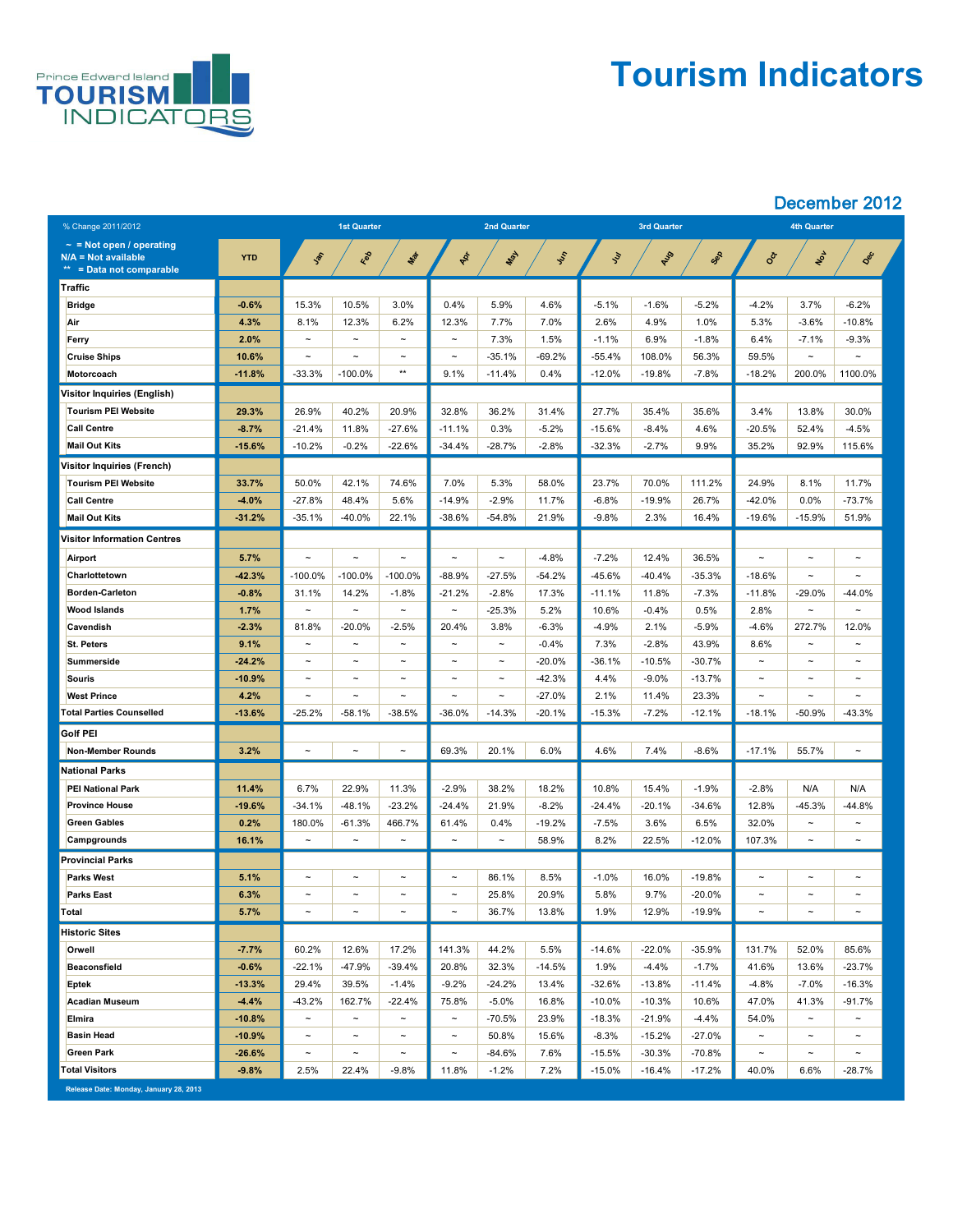

## **Occupancy - Fixed Roof**

| % Change 2011/2012                  |                 |                 | <b>1st Quarter</b> |                |             | <b>2nd Quarter</b> |                |                   | <b>3rd Quarter</b> |                |                | <b>4th Quarter</b> |                 |  |
|-------------------------------------|-----------------|-----------------|--------------------|----------------|-------------|--------------------|----------------|-------------------|--------------------|----------------|----------------|--------------------|-----------------|--|
|                                     |                 |                 |                    |                |             |                    |                |                   |                    |                |                |                    |                 |  |
| <b>Fixed Roof Accommodation</b>     | <b>YTD</b>      | Jan             | Red                | Max            | PR          | Nay                | Ist            | $\mathcal{L}$     | AUS                | Sep            | <b>SOCT</b>    | NOT                | Dec             |  |
| <b>Total Operations Open</b>        |                 | 120             | 120                | 120            | 135         | 463                | 927            | 1,009             | 1,007              | 920            | 499            | 137                | 119             |  |
| % Change                            |                 | $-9.8%$         | $-11.1%$           | $-11.1%$       | $-8.8%$     | 0.0%               | $-2.7%$        | $-3.0%$           | $-3.5%$            | $-1.6%$        | 7.5%           | $-2.1%$            | $-4.8%$         |  |
| <b>Total Room-nights Available</b>  | 1,404,403       | 72,862          | 71,143             | 74,374         | 80,511      | 123,540            | 175,068        | 189,190           | 192,499            | 164,004        | 115,641        | 72,863             | 72,708          |  |
| % Change                            | 0.6%            | 8.4%            | 10.5%              | 3.2%           | 10.7%       | 2.0%               | 3.3%           | $-1.8%$           | $-1.5%$            | $-5.4\%$       | $-3.5\%$       | $-0.1%$            | $-2.5%$         |  |
| <b>Total Room-nights Sold (RNS)</b> | 554,328         | 18,278          | 21,180             | 19,299         | 21,110      | 34,910             | 56,106         | 114,396           | 133,155            | 68,071         | 33,691         | 20,441             | 13,691          |  |
| % Change                            | $-2.0\%$        | 1.4%            | $-9.2%$            | $-3.8%$        | $-10.3%$    | $-3.2%$            | $-1.1%$        | $-3.6%$           | 5.7%               | $-5.0\%$       | $-3.4\%$       | $-4.1%$            | $-9.4%$         |  |
| <b>Occupancy Rate</b>               | 39.5%           | 25.1%           | 29.8%              | 25.9%          | 26.2%       | 28.3%              | 32.0%          | 60.5%             | 69.2%              | 41.5%          | 29.1%          | 28.1%              | 18.8%           |  |
| % Point Change                      | $-1.0%$         | $-1.7%$         | $-6.4%$            | $-1.9%$        | $-6.1%$     | $-1.5%$            | $-1.4%$        | $-1.2%$           | 4.7%               | 0.2%           | $0.0\%$        | $-1.2%$            | $-1.4%$         |  |
| <b>BY REGION</b>                    |                 |                 |                    |                |             |                    |                |                   |                    |                |                |                    |                 |  |
| <b>North Cape Coastal Drive</b>     |                 |                 |                    |                |             |                    |                |                   |                    |                |                |                    |                 |  |
| <b>Occupancy Rate</b>               | 34.4%           | 32.4%           | 30.0%              | 29.7%          | 28.9%       | 27.1%              | 30.0%          | 51.4%             | 58.5%              | 36.1%          | 28.5%          | 28.2%              | 20.5%           |  |
| % Point Change                      | $-3.9%$         | $-2.5%$         | $-6.3%$            | $-5.1%$        | $-6.8%$     | $-6.4%$            | $-7.2%$        | $2.8\%$           | 2.8%               | $-6.1%$        | $-4.0\%$       | $-6.1%$            | $-1.5%$         |  |
| Room-nights Sold (RNS)              | 97,263          | 6,138           | 6,089              | 6,217          | 5,892       | 6,621              | 8,035          | 14,683            | 16,655             | 9,651          | 7,029          | 5,908              | 4,345           |  |
| % Change                            | $-8.0%$         | $-3.3\%$        | $-3.4\%$           | $-9.5%$        | $-5.2%$     | $-15.2%$           | $-21.6%$       | $1.8\%$           | $-0.2%$            | $-18.7%$       | $-10.2%$       | $-7.7\%$           | $-8.7%$         |  |
| <b>Green Gables Shore</b>           |                 |                 |                    |                |             |                    |                |                   |                    |                |                |                    |                 |  |
| <b>Occupancy Rate</b>               | 40.6%           | 2.0%            | 5.4%               | 2.1%           | 3.7%        | 12.4%              | 25.9%          | 63.3%             | 72.1%              | 32.0%          | 14.1%          | 10.3%              | 3.5%            |  |
| % Point Change                      | 1.2%            | $-5.3%$         | $-5.2%$            | 0.6%           | $-5.2%$     | 2.2%               | 2.3%           | $-3.8%$           | 3.1%               | 1.4%           | $-0.3%$        | $0.0\%$            | 0.5%            |  |
| Room-nights Sold (RNS)              | 125,509         | 66              | 168                | 70             | 172         | 3,130              | 14,615         | 40,444            | 45,979             | 16,776         | 3,525          | 439                | 125             |  |
| % Change                            | 0.5%            | $-72.2%$        | $-48.8%$           | 42.9%          | $-64.8%$    | 12.6%              | 15.1%          | $-4.7\%$          | 5.6%               | $-4.7%$        | $-16.4%$       | 9.2%               | 16.8%           |  |
| <b>Red Sands</b>                    |                 |                 |                    |                |             |                    |                |                   |                    |                |                |                    |                 |  |
| Occupancy Rate                      | 30.1%           | 14.2%           | 14.4%              | 12.1%          | 11.6%       | 7.7%               | 18.0%          | 56.4%             | 59.7%              | 21.6%          | 8.9%           | 11.3%              | 13.2%           |  |
| % Point Change                      | 4.3%            | 7.3%            | 2.9%               | $-1.8%$        | $-4.9%$     | $-0.6%$            | 3.0%           | 6.2%              | 8.0%               | 2.2%           | 0.0%           | 0.1%               | 0.8%            |  |
| Room-nights Sold (RNS)              | 16,504          | 259             | 254                | 214            | 198         | 316                | 1,401          | 5,461             | 5,734              | 1,838          | 385            | 219                | 225             |  |
| % Change<br><b>Charlottetown</b>    | $-2.1%$         | 42.3%           | $-15.1%$           | $-49.8%$       | $-60.4%$    | $-25.6%$           | 13.7%          | $1.5\%$           | 2.9%               | 1.2%           | $-6.3%$        | $-27.7%$           | $-26.7%$        |  |
| <b>Occupancy Rate</b>               | 43.2%           | 25.2%           | 33.0%              | 26.9%          | 28.3%       | 40.1%              | 43.5%          | 66.5%             | 77.1%              | 63.2%          | 42.1%          | 31.5%              | 19.6%           |  |
| % Point Change                      | $-2.3%$         | $-1.2%$         | $-8.2%$            | $-0.9%$        | $-7.9\%$    | $-3.0%$            | $-3.6%$        | $-4.5%$           | 5.9%               | 0.4%           | 0.2%           | 0.5%               | $-2.4%$         |  |
| Room-nights Sold (RNS)              | 265,687         | 11,682          | 14,425             | 12,394         | 14,547      | 23,156             | 25,885         | 40,311            | 48,047             | 32,355         | 20,830         | 13,502             | 8,553           |  |
| % Change                            | $-0.8%$         | 11.4%           | $-9.4%$            | 4.6%           | $-6.9\%$    | $-1.1\%$           | $-4.7%$        | $-4.7%$           | 9.2%               | $-1.0%$        | $-0.5%$        | $-2.4%$            | $-12.2%$        |  |
| <b>Points East</b>                  |                 |                 |                    |                |             |                    |                |                   |                    |                |                |                    |                 |  |
| <b>Occupancy Rate</b>               | 34.5%           | 5.8%            | 10.9%              | 17.6%          | 12.9%       | 13.9%              | 25.2%          | 51.1%             | 59.1%              | 29.8%          | 15.7%          | 13.0%              | 17.0%           |  |
| % Point Change                      | 1.1%            | $-16.9%$        | $-7.1\%$           | $-8.1\%$       | $-6.8\%$    | $-0.7%$            | 1.1%           | 3.1%              | 4.4%               | 0.4%           | 3.4%           | 0.4%               | 9.6%            |  |
| Room-nights Sold (RNS)              | 49,365          | 133             | 244                | 404            | 301         | 1,687              | 6,170          | 13,497            | 16,740             | 7,451          | ,922           | 373                | 443             |  |
| $\%$ Change                         | $-1.1%$         | $-82.6%$        | $-49.1%$           | $-52.9%$       | $-57.9%$    | 2.8%               | 14.7%          | $-4.5%$           | 3.4%               | $-2.9%$        | 29.1%          | $-2.1%$            | 131.9%          |  |
|                                     |                 |                 |                    |                |             |                    |                |                   |                    |                |                |                    |                 |  |
| <b>BY TYPE</b>                      |                 |                 |                    |                |             |                    |                |                   |                    |                |                |                    |                 |  |
| <b>Hotels/Motels/Resorts</b>        |                 |                 |                    |                |             |                    |                |                   |                    |                |                |                    |                 |  |
| Occupancy Rate                      | 41.0%           | 28.4%           | 32.8%              | 28.2%          | 28.2%       | 35.0%              | 38.2%          | 60.9%             | 70.7%              | 50.2%          | 37.9%          | 31.3%              | 20.3%           |  |
| % Point Change                      | $-2.1%$         | $-1.2%$         | $-7.4\%$           | $-2.5%$        | $-8.0\%$    | $-3.4%$            | $-4.1%$        | $-1.8%$           | 5.4%               | $-1.8%$        | 1.2%           | $-1.2%$            | $-1.1%$         |  |
| Room-nights Sold (RNS)              | 377,511         | 17,496          | 19,901             | 17,970         | 19,533      | 29,215             | 37,096         | 60,961            | 73,216             | 43,536         | 27,218         | 18,896             | 12,473          |  |
| % Change                            | $-3.9%$         | 4.1%            | $-9.0\%$           | $-4.3%$        | $-11.3%$    | $-5.1%$            | $-6.6%$        | $-5.5%$           | 6.9%               | $-9.2%$        | $-4.1%$        | $-4.7%$            | $-8.9\%$        |  |
| <b>Inns</b>                         |                 |                 |                    |                |             |                    |                |                   |                    |                |                |                    |                 |  |
| Occupancy Rate                      | 52.1%           | 24.9%           | 43.3%              | 38.3%          | 38.6%       | 38.9%              | 43.9%          | 67.0%             | 79.6%              | 60.0%          | 32.9%          | 41.9%              | 29.8%           |  |
| % Point Change                      | 4.3%            | 0.2%            | 3.9%               | $7.0\%$        | 5.6%        | 10.8%              | 7.8%           | $-3.8%$           | 7.4%               | 10.9%          | $-6.0\%$       | 1.3%               | $-4.6%$         |  |
| Room-nights Sold (RNS)              | 24,788          | 417             | 678                | 641            | 626         | 1,278              | 3,141          | 4,988             | 5,813              | 4,179          | 1,674          | 780                | 573             |  |
| % Change                            | 10.3%           | 4.3%            | 13.8%              | 22.6%          | 21.6%       | $-7.6%$            | 25.5%          | $-1.1%$           | 11.9%              | 19.9%          | 5.3%           | 18.4%              | $-0.5%$         |  |
| <b>Cabins/Cottages</b>              |                 |                 |                    |                |             |                    |                |                   |                    |                |                |                    |                 |  |
| <b>Occupancy Rate</b>               | 38.8%           | 7.9%            | 13.0%              | 21.1%          | 20.4%       | 10.6%              | 20.7%          | 62.8%             | 68.6%              | 25.9%          | 10.8%          | 7.8%               | 10.6%           |  |
| % Point Change                      | 0.3%            | $-15.8%$<br>166 | $-7.7\%$<br>245    | $0.0\%$<br>320 | 8.9%<br>482 | 1.0%               | 1.5%<br>11,075 | $-0.1%$           | 2.3%               | 0.6%<br>13,726 | 0.9%           | $-10.2%$<br>281    | $-10.1%$<br>273 |  |
| Room-nights Sold (RNS)<br>% Change  | 113,205<br>0.5% | $-65.2%$        | $-43.5%$           | $-20.2%$       | 55.0%       | 2,384<br>9.1%      | 11.4%          | 38,949<br>$-1.7%$ | 42,652<br>1.3%     | $-2.5%$        | 2,652<br>19.0% | $-39.6%$           | $-36.4%$        |  |
| <b>Tourist Home/B&amp;B</b>         |                 |                 |                    |                |             |                    |                |                   |                    |                |                |                    |                 |  |
| <b>Occupancy Rate</b>               | 26.8%           | 2.8%            | 5.0%               | 4.9%           | 6.6%        | 14.5%              | 28.0%          | 48.0%             | 59.1%              | 38.8%          | 15.3%          | 5.3%               | 5.2%            |  |
| % Point Change                      | 1.2%            | $-2.1%$         | $-1.7\%$           | $-0.1%$        | $-2.5%$     | 1.6%               | 1.1%           | $-0.6%$           | $7.7\%$            | 5.2%           | $-1.8%$        | 0.3%               | $-0.8%$         |  |
| Room-nights Sold (RNS)              | 37,214          | 199             | 336                | 342            | 451         | 2,027              | 4,702          | 9,028             | 10,957             | 6,424          | 2,064          | 352                | 332             |  |
| $\%$ Change                         | $-0.4%$         | $-40.2\%$       | $-21.9%$           | $-3.7%$        | $-33.9%$    | 18.2%              | 2.9%           | $-5.5%$           | 8.0%               | 5.1%           | $-23.0\%$      | $-7.1\%$           | $-19.0\%$       |  |
|                                     |                 |                 |                    |                |             |                    |                |                   |                    |                |                |                    |                 |  |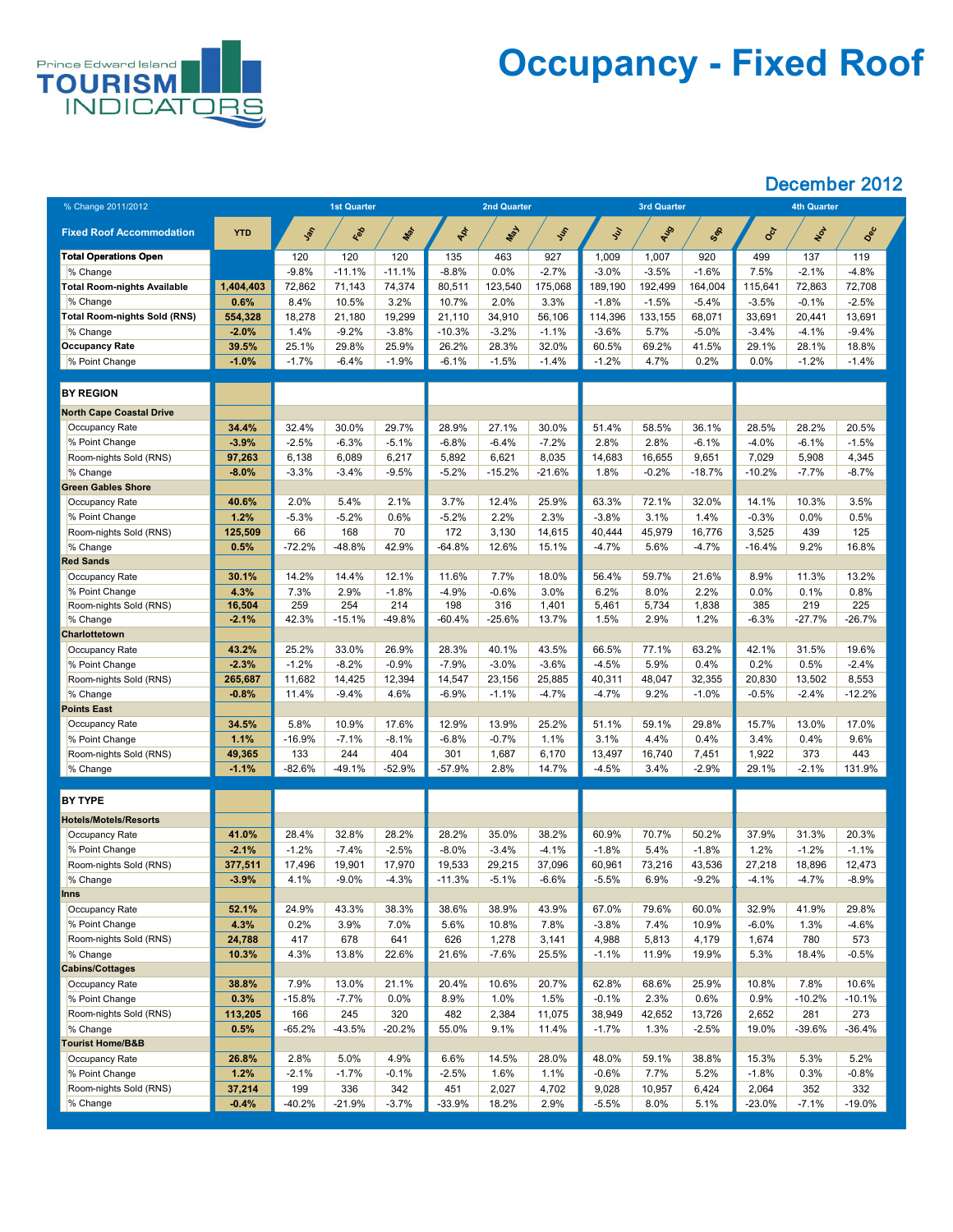

## **Occupancy - Campground**

| % Change 2011/2012                  |            | <b>1st Quarter</b>        |                       |                       | <b>2nd Quarter</b>    |          |         |               | <b>3rd Quarter</b> |          | <b>4th Quarter</b> |                       |                       |  |
|-------------------------------------|------------|---------------------------|-----------------------|-----------------------|-----------------------|----------|---------|---------------|--------------------|----------|--------------------|-----------------------|-----------------------|--|
| <b>Campground</b>                   | <b>YTD</b> | <b>SOL</b>                | Red                   | Mar                   | RD-                   | Max      | Just    | $\mathcal{L}$ | RIS                | Sep      | Sci                | <b>NOL</b>            | Dec                   |  |
| <b>Total Operations Open</b>        |            | $\tilde{}$                | $\tilde{}$            | $\tilde{\phantom{m}}$ | $\tilde{}$            | 24       | 42      | 44            | 44                 | 44       | 10                 | $\thicksim$           | $\tilde{\phantom{a}}$ |  |
| % Change                            |            | $\tilde{\phantom{m}}$     | $\tilde{\phantom{m}}$ | $\thicksim$           | $\tilde{\phantom{a}}$ | 4.3%     | $-4.5%$ | 0.0%          | 0.0%               | 2.3%     | $-28.6%$           | $\tilde{\phantom{a}}$ | $\tilde{\phantom{m}}$ |  |
| <b>Total Site-nights Available</b>  | 624,854    | $\thicksim$               | $\tilde{\phantom{a}}$ | $\tilde{\phantom{a}}$ | $\thicksim$           | 33,981   | 137,993 | 159,065       | 157,921            | 110,979  | 24,915             | $\tilde{\phantom{a}}$ | $\tilde{\phantom{a}}$ |  |
| % Change                            | 2.4%       | $\thicksim$               | $\tilde{\phantom{m}}$ | $\tilde{\phantom{m}}$ | $\tilde{\phantom{a}}$ | 15.7%    | 0.6%    | 0.8%          | $-0.8%$            | $-4.3%$  | 128.5%             | $\tilde{}$            | $\tilde{\phantom{m}}$ |  |
| <b>Total Site-nights Sold (SNS)</b> | 232,030    | $\thicksim$               | $\tilde{\phantom{a}}$ | $\tilde{\phantom{a}}$ | $\tilde{}$            | 6,033    | 29,815  | 87,803        | 83,665             | 24,058   | 656                | $\tilde{\phantom{a}}$ | $\tilde{\phantom{a}}$ |  |
| % Change                            | 4.4%       | $\widetilde{\phantom{m}}$ | $\tilde{\phantom{a}}$ | $\tilde{\phantom{m}}$ | $\tilde{}$            | 95.2%    | 12.1%   | $-1.9%$       | 7.4%               | $-3.0%$  | 39.9%              | $\thicksim$           | $\tilde{\phantom{a}}$ |  |
| <b>Occupancy Rate</b>               | 37.1%      | $\widetilde{\phantom{m}}$ | $\tilde{\phantom{a}}$ | $\tilde{\phantom{m}}$ | $\thicksim$           | 17.8%    | 21.6%   | 55.2%         | 53.0%              | 21.7%    | 2.6%               | $\tilde{\phantom{a}}$ | $\tilde{\phantom{a}}$ |  |
| % Point Change                      | 0.7%       | $\thicksim$               | $\tilde{\phantom{m}}$ | $\tilde{\phantom{m}}$ | $\thicksim$           | 7.2%     | 2.2%    | $-1.5%$       | 4.0%               | 0.3%     | $-1.7\%$           | $\tilde{\phantom{a}}$ | $\tilde{}$            |  |
|                                     |            |                           |                       |                       |                       |          |         |               |                    |          |                    |                       |                       |  |
| <b>North Cape Coastal Drive</b>     |            |                           |                       |                       |                       |          |         |               |                    |          |                    |                       |                       |  |
| <b>Occupancy Rate</b>               | 24.4%      | $\thicksim$               | $\tilde{\phantom{m}}$ | $\tilde{\phantom{m}}$ | $\tilde{\phantom{a}}$ | 2.2%     | 9.5%    | 39.5%         | 37.4%              | 8.9%     | 0.0%               | $\tilde{\phantom{a}}$ | $\sim$                |  |
| % Point Change                      | 1.8%       | $\widetilde{\phantom{m}}$ | $\tilde{\phantom{a}}$ | $\sim$                | $\thicksim$           | 1.4%     | $-1.0%$ | 0.7%          | 7.5%               | $-1.3%$  | $-0.1%$            | $\tilde{\phantom{a}}$ | $\sim$                |  |
| Site-nights Sold (SNS)              | 14,663     | $\tilde{}$                | $\tilde{\phantom{a}}$ | $\tilde{\phantom{a}}$ | $\tilde{}$            | 67       | 1,372   | 6,346         | 5,925              | 953      | $\Omega$           | $\tilde{}$            | $\tilde{\phantom{a}}$ |  |
| % Point change                      | 7.4%       | $\thicksim$               | $\tilde{\phantom{a}}$ | $\tilde{\phantom{m}}$ | $\thicksim$           | 86.1%    | 14.5%   | 0.6%          | 18.1%              | $-13.1%$ | $-100.0\%$         | $\thicksim$           | $\tilde{}$            |  |
|                                     |            |                           |                       |                       |                       |          |         |               |                    |          |                    |                       |                       |  |
| <b>Green Gables Shore</b>           |            |                           |                       |                       |                       |          |         |               |                    |          |                    |                       |                       |  |
| <b>Occupancy Rate</b>               | 40.9%      | $\tilde{\phantom{a}}$     | $\tilde{}$            | $\tilde{}$            | $\thicksim$           | 17.0%    | 24.0%   | 59.9%         | 56.3%              | 24.2%    | 3.5%               | $\tilde{}$            | $\tilde{}$            |  |
| % Point Change                      | 0.7%       | $\thicksim$               | $\tilde{\phantom{m}}$ | $\tilde{\phantom{m}}$ | $\tilde{}$            | 3.3%     | 2.3%    | $-2.9%$       | 2.9%               | 1.2%     | $-0.5%$            | $\tilde{\phantom{a}}$ | $\tilde{\phantom{m}}$ |  |
| Site-nights Sold (SNS)              | 168,178    | $\thicksim$               | $\tilde{\phantom{m}}$ | $\tilde{\phantom{m}}$ | $\tilde{}$            | 2,414    | 22,047  | 64,679        | 60,519             | 17,995   | 524                | $\tilde{}$            | $\tilde{\phantom{m}}$ |  |
| % Point change                      | 2.7%       | $\thicksim$               | $\tilde{\phantom{m}}$ | $\thicksim$           | $\thicksim$           | 26.1%    | 9.1%    | $-2.4%$       | 6.6%               | $-1.6%$  | 54.6%              | $\thicksim$           | $\tilde{}$            |  |
|                                     |            |                           |                       |                       |                       |          |         |               |                    |          |                    |                       |                       |  |
| <b>Red Sands</b>                    |            |                           |                       |                       |                       |          |         |               |                    |          |                    |                       |                       |  |
| <b>Occupancy Rate</b>               | 46.1%      | $\tilde{}$                | $\tilde{\phantom{m}}$ | $\tilde{\phantom{a}}$ | $\thicksim$           | 45.1%    | 38.8%   | 50.0%         | 50.5%              | 43.9%    | $***$              | $\tilde{\phantom{a}}$ | $\tilde{\phantom{m}}$ |  |
| % Point Change                      | $-7.6%$    | $\tilde{}$                | $\tilde{\phantom{a}}$ | $\tilde{\phantom{m}}$ | $\tilde{}$            | 5.6%     | 0.9%    | $-20.6%$      | $-7.8%$            | $-8.3%$  | $***$              | $\tilde{}$            | $\tilde{\phantom{a}}$ |  |
| Site-nights Sold (SNS)              | 6,861      | $\thicksim$               | $\tilde{\phantom{a}}$ | $\tilde{\phantom{m}}$ | $\tilde{}$            | 625      | 1,169   | 1,860         | 1,877              | 1,330    | $\overline{0}$     | $\tilde{}$            | $\tilde{\phantom{a}}$ |  |
| % Point change                      | $-16.4%$   | $\thicksim$               | $\tilde{\phantom{a}}$ | $\tilde{\phantom{m}}$ | $\thicksim$           | $-15.9%$ | 3.2%    | $-27.3%$      | $-11.1%$           | $-16.2%$ | $-100.0\%$         | $\thicksim$           | $\thicksim$           |  |
|                                     |            |                           |                       |                       |                       |          |         |               |                    |          |                    |                       |                       |  |
| Charlottetown                       |            |                           |                       |                       |                       |          |         |               |                    |          |                    |                       |                       |  |
| <b>Occupancy Rate</b>               | 28.9%      | $\thicksim$               | $\tilde{\phantom{m}}$ | $\tilde{\phantom{m}}$ | $\tilde{\phantom{a}}$ | 28.3%    | 27.5%   | 52.3%         | 51.1%              | 12.7%    | 1.1%               | $\tilde{\phantom{a}}$ | $\tilde{\phantom{m}}$ |  |
| % Point Change                      | $-0.5%$    | $\thicksim$               | $\tilde{\phantom{m}}$ | $\tilde{\phantom{m}}$ | $\tilde{\phantom{a}}$ | 23.5%    | 8.6%    | $-0.6%$       | 10.3%              | $-0.9%$  | $-2.2%$            | $\tilde{\phantom{a}}$ | $\tilde{\phantom{m}}$ |  |
| Site-nights Sold (SNS)              | 15,470     | $\tilde{}$                | $\tilde{\phantom{a}}$ | $\tilde{\phantom{m}}$ | $\tilde{}$            | 2,538    | 2,344   | 4,896         | 4,500              | 1,085    | 107                | $\tilde{\phantom{a}}$ | $\tilde{\phantom{m}}$ |  |
| % Point Change                      | 31.8%      | $\thicksim$               | $\thicksim$           | $\thicksim$           | $\thicksim$           | 1317.9%  | 37.9%   | $-1.5%$       | 17.3%              | 6.4%     | 224.2%             | $\thicksim$           | $\tilde{}$            |  |
|                                     |            |                           |                       |                       |                       |          |         |               |                    |          |                    |                       |                       |  |
| <b>Points East</b>                  |            |                           |                       |                       |                       |          |         |               |                    |          |                    |                       |                       |  |
| <b>Occupancy Rate</b>               | 31.4%      | $\tilde{}$                | $\tilde{\phantom{m}}$ | $\tilde{\phantom{m}}$ | $\tilde{}$            | 6.0%     | 14.4%   | 45.5%         | 49.0%              | 18.7%    | 4.8%               | $\thicksim$           | $\tilde{}$            |  |
| % Point Change                      | 3.0%       |                           |                       |                       |                       | 2.0%     | 2.9%    | 4.8%          | 4.9%               | 0.4%     | 1.6%               |                       |                       |  |
| Site-nights Sold (SNS)              | 26,858     | $\sim$                    | $\thicksim$           | $\thicksim$           | $\tilde{\phantom{a}}$ | 389      | 2,883   | 10,022        | 10,844             | 2,695    | 25                 | $\tilde{\phantom{a}}$ | $\sim$                |  |
| % Point change                      | 7.8%       | $\sim$                    | $\sim$                | $\sim$                | $\thicksim$           | 79.3%    | 22.8%   | 6.9%          | 6.8%               | $-3.9%$  | 19.0%              | $\tilde{\phantom{a}}$ | $\sim$                |  |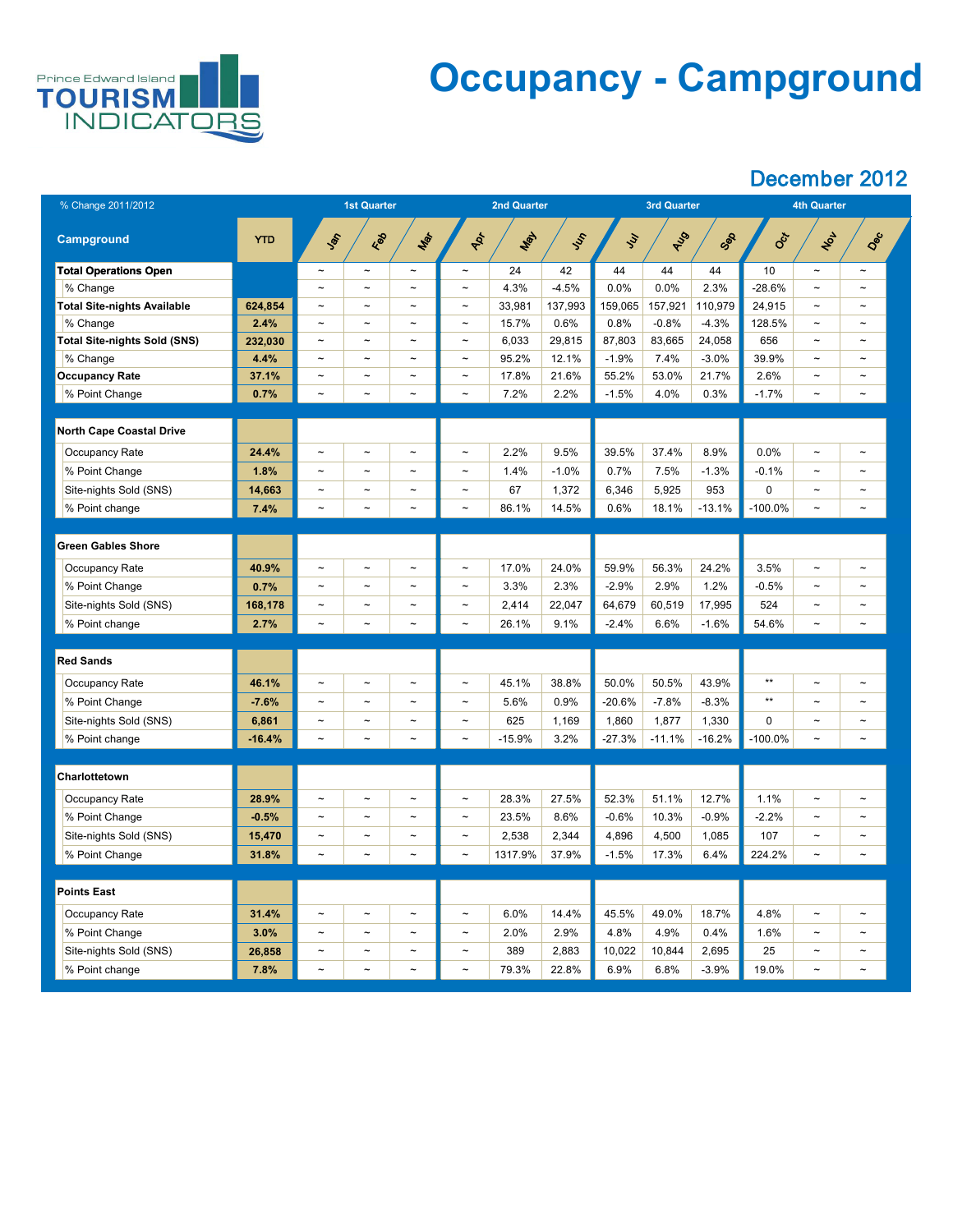

# **Visitor Origins**

|                                        |              |                                   | <b>1st Quarter</b> |                       |                       | <b>2nd Quarter</b> |                      |                 | <b>3rd Quarter</b> |                  |                | <b>4th Quarter</b>    |                       |
|----------------------------------------|--------------|-----------------------------------|--------------------|-----------------------|-----------------------|--------------------|----------------------|-----------------|--------------------|------------------|----------------|-----------------------|-----------------------|
|                                        | <b>YTD</b>   | Jan                               | Red                | Mar                   | PRI                   | <b>WAY</b>         | Just                 | $\mathcal{L}$   | RIS                | Sep              | <b>Oct</b>     | NOV                   | Dec                   |
| <b>TOTAL OVERNIGHT STAYS (ONS)</b>     | 786,358      | 18,278                            | 21,180             | 19,299                | 21,110                | 40,943             | 85,921               | 202,199         | 216,820            | 92,129           | 34,347         | 20,441                | 13,691                |
| % Change                               | $-0.2%$      | $1.4\%$                           | $-9.2%$            | $-3.8%$               | $-10.3%$              | 4.6%               | 3.1%                 | $-2.9%$         | 6.3%               | $-4.5%$          | $-2.9%$        | $-4.1%$               | $-9.4%$               |
| <b>ORIGIN BREAKDOWN</b>                | 100%         |                                   | 100%               |                       |                       | 100%               |                      |                 | 100%               |                  |                | 100%                  |                       |
| Canada                                 | 88.2%        | 91.4%                             | 94.2%              | 94.3%                 | 93.3%                 | 90.3%              | 86.9%                | 88.7%           | 87.5%              | 82.7%            | 86.9%          | 93.8%                 | 93.9%                 |
| <b>United States</b>                   | 8.2%         | 5.5%                              | 3.8%               | 3.7%                  | 4.1%                  | 6.0%               | 9.3%                 | 8.7%            | 8.5%               | 11.4%            | 8.3%           | 3.6%                  | 3.8%                  |
| International                          | 3.6%         | 3.1%                              | 2.1%               | 1.9%                  | 2.6%                  | 3.7%               | 3.9%                 | 2.7%            | 4.0%               | 5.9%             | 4.7%           | 2.6%                  | 2.3%                  |
| % Change 2011/2012                     |              |                                   |                    |                       |                       |                    |                      |                 |                    |                  |                |                       |                       |
| <b>CANADA</b><br>ONS*                  | 0.2%         | $-2.8%$                           | $-9.8%$            | $-4.0%$               | $-10.3%$              | 5.5%               | 3.3%                 | $-3.2%$         | 8.0%               | $-5.2%$          | 1.1%           | $-2.7%$               | $-6.5%$               |
| Fixed Roof - RNS*                      | $-1.6%$      | $-2.8%$                           | $-9.8%$            | $-4.0%$               | $-10.3%$              | $-2.7%$            | $-1.5%$              | $-3.9%$         | 8.0%               | $-6.3%$          | 0.6%           | $-2.7%$               | $-6.5%$               |
| Campground - SNS*                      | 4.3%         | $\sim$                            | $\sim$             | $\tilde{\phantom{m}}$ | $\sim$                | 95.5%              | 12.0%                | $-2.5%$         | 8.1%               | $-2.6\%$         | 35.3%          | $\sim$                | $\sim$                |
| ONS*<br><b>Alberta</b>                 | $-2.5%$      | 133.9%                            | $-45.5%$           | $-4.2%$               | 92.1%                 | $-13.4%$           | $-24.1%$             | $-11.0%$        | 9.0%               | $-1.3%$          | 34.4%          | 61.7%                 | $-43.2%$              |
| Fixed Roof - RNS*                      | $-4.7%$      | 133.9%                            | $-45.5%$           | $-4.2%$               | 92.1%                 | $-27.3%$           | $-30.6%$             | $-12.3%$        | 8.7%               | $-3.3%$          | 40.7%          | 61.7%                 | $-43.2%$              |
| Campground - SNS*                      | 14.4%        | $\sim$                            | $\sim$             | $\sim$                | $\tilde{\phantom{m}}$ | 761.5%             | 41.8%                | $-5.0\%$        | 10.7%              | 16.6%            | $-80.4\%$      | $\sim$                | $\sim$                |
| ONS*<br><b>British Columbia</b>        | 3.1%         | $-23.3%$                          | $-31.6%$           | $-2.4%$               | 20.4%                 | $-6.5%$            | $-14.6%$             | 1.6%            | 21.7%              | $-3.2%$          | 27.2%          | 39.4%                 | 16.0%                 |
| Fixed Roof - RNS*<br>Campground - SNS* | 2.0%<br>9.1% | $-23.3%$<br>$\tilde{\phantom{m}}$ | $-31.6%$<br>$\sim$ | $-2.4%$<br>$\sim$     | 20.4%<br>$\thicksim$  | $-8.4%$<br>61.8%   | $-15.8%$<br>$-9.4\%$ | $-0.5%$<br>8.0% | 23.4%<br>16.2%     | $-6.6%$<br>12.3% | 27.6%<br>21.3% | 39.4%<br>$\sim$       | 16.0%<br>$\sim$       |
| ONS*<br><b>Manitoba</b>                | 11.8%        | 11.7%                             | $-76.2%$           | 26.5%                 | 181.8%                | $-7.5%$            | $-25.6%$             | $-6.7%$         | 23.7%              | 42.8%            | 61.2%          | 53.3%                 | 71.4%                 |
| Fixed Roof - RNS*                      | 14.0%        | 11.7%                             | $-76.2%$           | 26.5%                 | 181.8%                | $-8.0\%$           | $-25.0%$             | $-0.2%$         | 25.9%              | 46.3%            | 56.2%          | 53.3%                 | 71.4%                 |
| Campground - SNS*                      | $-9.3%$      | $\sim$                            | $\sim$             | $\sim$                | $\thicksim$           | 200.0%             | $-32.0%$             | $-34.7%$        | 9.2%               | 16.3%            | 525.0%         | $\sim$                | $\sim$                |
| ONS*<br><b>New Brunswick</b>           | $-0.7%$      | 6.3%                              | $-10.2%$           | $-1.8%$               | $-12.9%$              | 12.7%              | 8.0%                 | $-5.9%$         | 14.0%              | $-11.7%$         | $-4.1%$        | $-17.5%$              | $-21.4%$              |
| Fixed Roof - RNS*                      | $-0.9%$      | 6.3%                              | $-10.2%$           | $-1.8%$               | $-12.9%$              | 11.0%              | 4.4%                 | 2.0%            | 10.4%              | $-9.8%$          | $-4.1%$        | $-17.5%$              | $-21.4%$              |
| Campground - SNS*                      | 0.2%         | $\tilde{\phantom{a}}$             | $\sim$             | $\thicksim$           | $\sim$                | 65.1%              | 19.1%                | $-15.3%$        | 20.1%              | $-22.3%$         | $-4.3%$        | $\sim$                | $\sim$                |
| ONS*<br>Newfoundland                   | $-8.9%$      | $-7.8%$                           | $-49.3%$           | $-17.3%$              | $-11.8%$              | 5.6%               | $-10.6%$             | 3.7%            | $-2.3%$            | $-15.6%$         | $-21.5%$       | $-27.8%$              | $-48.9%$              |
| Fixed Roof - RNS*                      | $-10.9%$     | $-7.8%$                           | $-49.3%$           | $-17.3%$              | $-11.8%$              | $-4.9%$            | $-20.6%$             | 8.6%            | $-3.1%$            | $-15.5%$         | $-21.6%$       | $-27.8%$              | $-48.9%$              |
| Campground - SNS*                      | 7.6%         | $\sim$                            | $\sim$             | $\sim$                | $\thicksim$           | 1183.3%            | 130.6%               | $-12.3%$        | 0.7%               | $-17.2%$         | 100.0%         | $\sim$                | $\sim$                |
| ONS*<br><b>Nova Scotia</b>             | 1.6%         | $-11.0%$                          | 7.2%               | 0.2%                  | $-12.8%$              | $-4.6%$            | 9.8%                 | $-0.9%$         | 13.3%              | $-10.6%$         | 3.4%           | 3.3%                  | $-18.8%$              |
| Fixed Roof - RNS*                      | $-0.2%$      | $-11.0%$                          | 7.2%               | 0.2%                  | $-12.8%$              | $-5.3%$            | 6.0%                 | $-0.2%$         | 10.1%              | $-10.6%$         | 3.2%           | 3.3%                  | $-18.8%$              |
| Campground - SNS*                      | 8.0%         | $\thicksim$                       | $\sim$             | $\sim$                | $\tilde{\phantom{a}}$ | 27.6%              | 26.1%                | $-2.0%$         | 19.3%              | $-10.5%$         | 29.8%          | $\sim$                | $\tilde{\phantom{m}}$ |
| ONS*<br>Nunavut                        | $-60.0%$     | $-42.9%$                          | $-77.5%$           | $-81.8%$              | 15.8%                 | 9.1%               | 66.7%                | $-78.8%$        | $-35.2%$           | $-22.2%$         | $-93.7%$       | $-57.1%$              | $-100.0\%$            |
| Fixed Roof - RNS*                      | $-61.2%$     | $-42.9%$                          | $-77.5%$           | $-81.8%$              | 15.8%                 | 9.1%               | 68.4%                | $-80.3%$        | $-32.2%$           | $-22.2%$         | $-93.7%$       | $-57.1%$              | $-100.0\%$            |
| Campground - SNS*                      | $-45.2%$     | $\sim$                            | $\sim$             | $\sim$                | $\tilde{\phantom{a}}$ | $0.0\%$            | 50.0%                | $-59.1%$        | $-42.1%$           | 0.0%             | $0.0\%$        | $\sim$                | $\sim$                |
| ONS*<br><b>Northwest Territories</b>   | 48.5%        | 400.0%                            | $-87.5%$           | $***$                 | $-30.8%$              | 281.1%             | $-10.5%$             | $-3.3%$         | $-3.6%$            | $-53.0%$         | 235.0%         | 75.0%                 | $***$                 |
| Fixed Roof - RNS*                      | 44.4%        | 400.0%                            | $-87.5%$           | $***$                 | $-30.8%$              | 291.7%             | $-5.6%$              | $-23.2%$        | $-17.6%$           | $-56.4%$         | 235.0%         | 75.0%                 | $***$                 |
| Campground - SNS*                      | 147.6%       | $\thicksim$                       | $\sim$             | $\sim$                | $\tilde{\phantom{a}}$ | $-100.0\%$         | $-100.0\%$           | 200.0%          | 175.0%             | 500.0%           | $0.0\%$        | $\sim$                | $\sim$                |
| ONS*<br><b>Ontario</b>                 | $-2.2%$      | 11.8%                             | $-20.0%$           | 14.5%                 | $-9.2%$               | 1.7%               | $-1.2%$              | $-8.4%$         | 6.4%               | $-3.8%$          | $-19.2%$       | $-21.5%$              | 20.9%                 |
| Fixed Roof - RNS*                      | $-2.5%$      | 11.8%                             | $-20.0\%$          | 14.5%                 | $-9.2%$               | 1.8%               | $-2.3%$              | $-9.0\%$        | 6.7%               | $-3.4\%$         | $-19.6%$       | $-21.5%$              | 20.9%                 |
| Campground - SNS*                      | $-0.8%$      | $\tilde{\phantom{m}}$             | $\sim$             | $\sim$                | $\tilde{\phantom{a}}$ | $-1.3%$            | 6.3%                 | $-6.6%$         | 5.5%               | $-7.7\%$         | 54.5%          | $\sim$                | $\sim$                |
| ONS*<br><b>Prince Edward Island</b>    | 0.9%         | $-18.8%$                          | $-14.4%$           | $-15.7%$              | $-22.3%$              | 12.9%              | 6.4%                 | 0.1%            | 2.7%               | $-1.2%$          | 10.6%          | 14.9%                 | 12.3%                 |
| Fixed Roof - RNS*                      | $-6.3%$      | $-18.8%$                          | $-14.4%$           | $-15.7%$              | $-22.3%$              | $-26.6%$           | $-0.4%$              | $-7.0\%$        | 4.4%               | $-5.0%$          | 8.4%           | 14.9%                 | 12.3%                 |
| Campground - SNS*                      | 4.8%         | $\thicksim$                       | $\sim$             | $\sim$                | $\thicksim$           | 100.9%             | 8.3%                 | 1.4%            | 2.3%               | 0.2%             | 60.2%          | $\sim$                | $\sim$                |
| ONS*<br><b>Quebec</b>                  | 3.4%         | 22.4%                             | 7.2%               | 9.4%                  | 9.5%                  | 18.2%              | 10.1%                | 0.7%            | 1.5%               | 2.7%             | 2.9%           | 4.5%                  | 5.0%                  |
| Fixed Roof - RNS*                      | 2.8%         | 22.4%                             | 7.2%               | 9.4%                  | 9.5%                  | 17.0%              | 8.0%                 | $-2.9%$         | 0.7%               | 3.6%             | 2.7%           | 4.5%                  | 5.0%                  |
| Campground - SNS*                      | 4.6%         | $\thicksim$                       | $\sim$             | $\sim$                | $\tilde{\phantom{m}}$ | 50.0%              | 19.0%                | 5.1%            | 2.6%               | $-3.9%$          | 40.0%          | $\sim$                | $\sim$                |
| ONS*<br><b>Saskatchewan</b>            | 9.1%         | 381.3%                            | $-83.7%$           | $-47.1%$              | 38.3%                 | 0.5%               | $-17.5%$             | $-16.6%$        | 52.6%              | $-5.9%$          | 54.6%          | 115.0%                | 304.0%                |
| Fixed Roof - RNS*                      | 9.3%         | 381.3%                            | $-83.7%$           | $-47.1%$              | 38.3%                 | 4.3%               | $-18.2%$             | $-21.2%$        | 60.2%              | $-9.5%$          | 53.2%          | 115.0%                | 304.0%                |
| Campground - SNS*                      | 8.0%         | $\thicksim$                       | $\sim$             | $\sim$                | $\tilde{\phantom{a}}$ | $-66.7%$           | $-11.9%$             | 14.0%           | 4.7%               | 35.4%            | 133.3%         | $\sim$                | $\sim$                |
| ONS*<br>Yukon                          | 45.9%        | 600.0%                            | $***$              | 400.0%                | $-71.4%$              | 17.5%              | 119.2%               | 9.4%            | 52.5%              | 53.3%            | 47.6%          | $-50.0\%$             | $***$                 |
| Fixed Roof - RNS*                      | 26.0%        | 600.0%                            | $***$              | 400.0%                | $-71.4\%$             | 17.5%              | 76.9%                | $-8.2\%$        | 26.8%              | 24.1%            | 33.3%          | $-50.0\%$             | $***$                 |
| Campground - SNS*                      | 426.7%       | $\thicksim$                       | $\sim$             | $\sim$                | $\thicksim$           | $0.0\%$            | $***$                | 225.0%          | 255.6%             | 900.0%           | $***$          | $\tilde{\phantom{a}}$ | $\tilde{\phantom{a}}$ |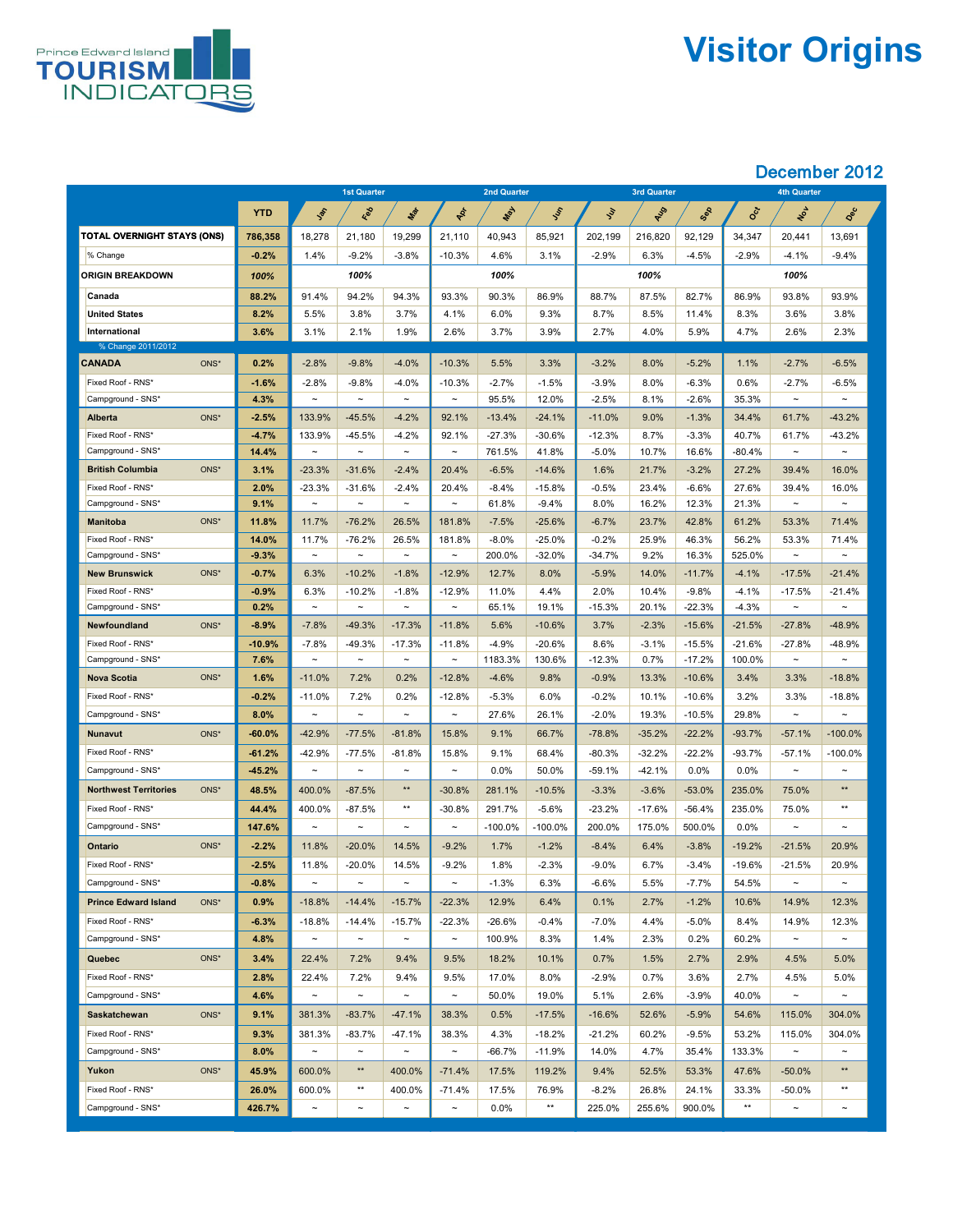

# **Visitor Origins**

|                                        |                   | 1st Quarter           |                         |                                   | <b>2nd Quarter</b>      |                  |                   |                   | <b>3rd Quarter</b> |                 | <b>4th Quarter</b> |                       |                         |
|----------------------------------------|-------------------|-----------------------|-------------------------|-----------------------------------|-------------------------|------------------|-------------------|-------------------|--------------------|-----------------|--------------------|-----------------------|-------------------------|
|                                        | <b>YTD</b>        | Jan                   | Red                     | Max                               | ADT                     | <b>May</b>       | <b>SSS</b>        | $\mathcal{S}$     | RUS                | Sep             | <b>Oct</b>         | NOT                   | Dec                     |
| <b>UNITED STATES</b><br>ONS*           | 5.1%              | 161.6%                | 24.2%                   | 29.5%                             | $-2.7%$                 | 16.9%            | 10.0%             | 8.5%              | $-1.2%$            | 2.4%            | $-2.5%$            | $-6.2%$               | $-24.8%$                |
| Fixed Roof - RNS*                      | 6.7%              | 161.6%                | 24.2%                   | 29.5%                             | $-2.7%$                 | 9.5%             | 9.3%              | 10.2%             | 2.4%               | 4.6%            | $-4.4%$            | $-6.2%$               | $-24.8%$                |
| Campground - SNS*                      | $-1.6%$           | $\thicksim$           | $\thicksim$             | $\sim$                            | $\sim$                  | 145.6%           | 12.6%             | 3.1%              | $-12.2%$           | $-9.2%$         | 98.0%              | $\sim$                | $\sim$                  |
| ONS*<br><b>New England</b>             | 2.1%              | $-35.8%$              | $-22.0%$                | $-15.1%$                          | $-15.0%$                | 17.5%            | 13.0%             | 6.6%              | $-4.3%$            | 3.7%            | $-1.2%$            | 49.2%                 | 1.0%                    |
| Fixed Roof - RNS*                      | 4.4%              | $-35.8%$              | $-22.0%$                | $-15.1%$                          | $-15.0\%$               | 17.2%            | 12.5%             | 10.5%             | $-3.1%$            | 11.3%           | $-4.2\%$           | 49.2%                 | 1.0%                    |
| Campground - SNS*                      | $-6.9%$           | $\sim$                | $\tilde{\phantom{a}}$   | $\tilde{\phantom{a}}$             | $\tilde{\phantom{a}}$   | 21.2%            | 15.6%             | $-4.0\%$          | $-8.1%$            | $-35.2%$        | 425.0%             | $\sim$                | $\sim$                  |
| ONS*<br><b>Mid-Atlantic</b>            | 9.8%              | $-19.7%$              | 61.8%                   | 104.3%                            | $-23.2%$                | 62.4%            | 16.5%             | 7.0%              | 5.5%               | 8.5%            | 24.7%              | $-8.1%$               | $-6.5%$                 |
| Fixed Roof - RNS*                      | 10.5%             | $-19.7%$              | 61.8%                   | 104.3%                            | $-23.2%$                | 72.6%            | 2.8%              | 5.8%              | 12.3%              | 7.0%            | 26.0%              | $-8.1%$               | $-6.5%$                 |
| Campground - SNS*                      | 5.8%              | $\sim$                | $\thicksim$             | $\tilde{\phantom{a}}$             | $\tilde{\phantom{m}}$   | $-22.2%$         | 125.3%            | 12.9%             | $-20.9%$           | 18.9%           | $-25.0\%$          | $\sim$                | $\sim$                  |
| ONS*<br><b>South</b>                   | $-0.9%$           | 308.0%                | 34.1%                   | 101.8%                            | $-29.6%$                | $-23.4%$         | $-6.6%$           | 7.5%              | $-1.1%$            | $-2.4%$         | $-19.4%$           | $-40.8%$              | $-56.3%$                |
| Fixed Roof - RNS*                      | $-1.0%$           | 308.0%                | 34.1%                   | 101.8%                            | $-29.6%$                | $-28.5%$         | $-1.3%$           | 4.9%              | 3.0%               | $-4.8%$         | $-20.8%$           | $-40.8%$              | $-56.3%$                |
| Campground - SNS*                      | $-0.3%$           | $\sim$                | $\tilde{\phantom{a}}$   | $\tilde{\phantom{a}}$             | $\tilde{\phantom{a}}$   | 214.3%           | $-19.7%$          | 14.3%             | $-10.8%$           | 11.4%           | 50.0%              | $\sim$                | $\sim$                  |
| ONS*<br><b>Midwest</b>                 | 13.8%             | 118.2%                | 236.6%                  | 131.0%                            | 40.2%                   | 39.2%            | 25.7%             | 14.3%             | 0.6%               | 9.7%            | 7.9%               | 11.3%                 | $-43.2%$                |
| Fixed Roof - RNS*                      | 16.7%             | 118.2%                | 236.6%                  | 131.0%                            | 40.2%                   | 34.1%            | 18.9%             | 14.7%             | 11.9%              | 12.5%           | 3.8%               | 11.3%                 | $-43.2%$                |
| Campground - SNS*                      | 0.2%              | $\tilde{}$            | $\thicksim$             | $\tilde{\phantom{m}}$             | $\tilde{\phantom{a}}$   | 280.0%           | 64.8%             | 12.9%             | $-30.5%$           | $-2.0%$         | 316.7%             | $\sim$                | $\tilde{\phantom{m}}$   |
| ONS*<br>West                           | 10.4%             | 468.1%                | 13.4%                   | $-27.1%$                          | 30.6%                   | 37.3%            | 16.2%             | 13.0%             | $-1.6%$            | $-4.4%$         | $-3.0%$            | $-6.7%$               | 19.0%                   |
| Fixed Roof - RNS*                      | 12.1%             | 468.1%                | 13.4%                   | $-27.1%$                          | 30.6%                   | 12.9%            | 17.7%             | 22.4%             | $-3.1%$            | $-1.1%$         | $-4.2%$            | $-6.7%$               | 19.0%                   |
| Campground - SNS*                      | 2.3%              | $\tilde{\phantom{a}}$ | $\thicksim$             | $\tilde{\phantom{a}}$             | $\tilde{\phantom{a}}$   | 345.7%           | 10.1%             | $-14.5%$          | 2.9%               | $-18.7%$        | 43.8%              | $\sim$                | $\sim$                  |
| ONS*                                   |                   |                       |                         |                                   |                         |                  |                   |                   |                    |                 |                    |                       |                         |
| <b>INTERNATIONAL</b>                   | $-10.5%$          | 26.1%                 | $-20.0%$                | $-32.7%$                          | $-19.6%$                | $-22.9%$         | $-11.0%$          | $-14.4%$          | 5.3%               | $-2.9%$         | $-35.5%$           | $-37.5%$              | $-53.3%$                |
| Fixed Roof - RNS*<br>Campground - SNS* | $-14.0%$<br>50.0% | 26.1%<br>$\sim$       | $-20.0%$<br>$\thicksim$ | $-32.7%$<br>$\tilde{\phantom{m}}$ | $-19.6%$<br>$\thicksim$ | $-23.9%$<br>4.2% | $-13.7%$<br>23.0% | $-21.1%$<br>66.8% | $-0.3%$<br>90.1%   | $-3.3%$<br>3.8% | $-36.2%$<br>8.1%   | $-37.5%$<br>$\sim$    | $-53.3%$<br>$\thicksim$ |
| ONS*<br><b>Australia</b>               | 11.7%             | 131.3%                | 100.0%                  | $-63.6%$                          | $-77.9%$                | 47.3%            | 33.6%             | $-25.0%$          | 43.1%              | 40.6%           | $-40.9%$           | $-7.1%$               | 25.0%                   |
| Fixed Roof - RNS*                      | 14.0%             | 131.3%                | 100.0%                  | $-63.6%$                          | $-77.9%$                | 45.3%            | 37.6%             | $-23.0%$          | 60.8%              | 39.6%           | $-40.9%$           | $-7.1%$               | 25.0%                   |
| Campground - SNS*                      | $-9.9%$           | $\sim$                | $\thicksim$             | $\tilde{\phantom{m}}$             | $\sim$                  | 80.0%            | 11.1%             | $-39.3%$          | $-31.9%$           | 55.6%           | $-40.0\%$          | $\sim$                | $\sim$                  |
| ONS*<br><b>China</b>                   | $-24.5%$          | $-63.4%$              | $-18.4%$                | $-89.8%$                          | $-41.8%$                | $-10.9%$         | $-50.4%$          | $-39.8%$          | $-38.9%$           | 78.3%           | 86.9%              | 58.3%                 | 4.5%                    |
| Fixed Roof - RNS*                      | $-26.4%$          | $-63.4%$              | $-18.4%$                | $-89.8%$                          | $-41.8%$                | $-10.9%$         | $-50.4%$          | $-44.6%$          | $-45.8%$           | 80.2%           | 86.9%              | 58.3%                 | 4.5%                    |
| Campground - SNS*                      | 733.3%            | $\thicksim$           | $\thicksim$             | $\tilde{\phantom{m}}$             | $\sim$                  | $0.0\%$          | $0.0\%$           | 450.0%            | $***$              | $-100.0\%$      | $0.0\%$            | $\sim$                | $\sim$                  |
| ONS*<br><b>England</b>                 | $-35.2%$          | $-94.9%$              | $-74.3%$                | $-81.6%$                          | $-50.0\%$               | 9.6%             | $-15.2%$          | $-24.1%$          | $-39.9%$           | $-32.8%$        | $-16.8%$           | $-22.2%$              | $-34.8%$                |
| Fixed Roof - RNS*                      | $-35.3%$          | $-94.9%$              | $-74.3%$                | $-81.6%$                          | $-50.0%$                | 9.9%             | $-19.9%$          | $-20.1%$          | $-38.8%$           | $-32.9%$        | $-19.0\%$          | $-22.2%$              | $-34.8%$                |
| Campground - SNS*                      | $-33.3%$          | $\tilde{}$            | $\tilde{\phantom{a}}$   | $\tilde{\phantom{a}}$             | $\tilde{}$              | 0.0%             | 133.3%            | $-61.5%$          | $-53.8%$           | $-28.6%$        | 100.0%             | $\tilde{\phantom{a}}$ | $\sim$                  |
| ONS*<br><b>France</b>                  | $-10.0\%$         | $-100.0\%$            | 75.0%                   | $-61.5%$                          | $-73.7%$                | $-34.7%$         | $-63.6%$          | $-14.5%$          | 51.0%              | $-12.8%$        | 51.6%              | $-83.3%$              | 300.0%                  |
| Fixed Roof - RNS*                      | $-11.8%$          | $-100.0\%$            | 75.0%                   | $-61.5%$                          | $-73.7%$                | $-40.8%$         | $-66.5%$          | $-7.3%$           | 53.4%              | $-14.4%$        | 51.6%              | $-83.3%$              | 300.0%                  |
| Campground - SNS*                      | 4.7%              | $\sim$                | $\thicksim$             | $\sim$                            | $\tilde{\phantom{a}}$   | $***$            | $0.0\%$           | $-42.9%$          | 40.5%              | 20.0%           | $0.0\%$            | $\sim$                | $\sim$                  |
| ONS*<br><b>Germany</b>                 | $-7.5%$           | 162.5%                | $***$                   | $***$                             | 63.2%                   | 72.4%            | $-3.1%$           | 2.3%              | $-30.0%$           | $-20.7%$        | 45.6%              | $-65.7%$              | $-63.6%$                |
| Fixed Roof - RNS*                      | $-6.7%$           | 162.5%                | $***$                   | $***$                             | 63.2%                   | 103.7%           | $-9.7%$           | $-4.1%$           | $-31.1%$           | $-16.9%$        | 55.2%              | $-65.7%$              | $-63.6%$                |
| Campground - SNS*                      | $-9.7%$           | $\sim$                | $\thicksim$             | $\sim$                            | $\tilde{\phantom{m}}$   | $-2.9%$          | 10.1%             | 20.1%             | $-26.5%$           | $-30.2%$        | $-5.6%$            | $\sim$                | $\sim$                  |
| ONS*<br><b>Ireland</b>                 | $-27.0%$          | 0.0%                  | $-100.0\%$              | 28.6%                             | $-55.6%$                | $-60.0\%$        | $-56.1%$          | 20.0%             | 36.7%              | $-78.1%$        | $-54.1%$           | $-60.0\%$             | $-100.0\%$              |
| Fixed Roof - RNS*                      | $-25.8%$          | 0.0%                  | $-100.0\%$              | 28.6%                             | $-55.6%$                | $-60.0\%$        | $-56.1%$          | 25.5%             | 30.6%              | $-72.0%$        | $-54.1%$           | $-60.0\%$             | $-100.0\%$              |
| Campground - SNS*                      | $-54.5%$          | $\thicksim$           | $\thicksim$             | $\sim$                            | $\tilde{\phantom{m}}$   | $0.0\%$          | $0.0\%$           | $-50.0\%$         | $***$              | $-100.0\%$      | $0.0\%$            | $\sim$                | $\sim$                  |
| ONS*<br>Japan                          | 22.7%             | $***$                 | 480.0%                  | 440.0%                            | 140.0%                  | 94.9%            | $-4.7%$           | 17.9%             | 47.6%              | 66.4%           | $-27.8%$           | $-78.8%$              | $-85.1%$                |
| Fixed Roof - RNS*                      | 26.6%             | $***$                 | 480.0%                  | 440.0%                            | 140.0%                  | 126.3%           | $-1.1%$           | 27.3%             | 52.9%              | 66.4%           | $-27.8%$           | $-78.8%$              | $-85.1%$                |
| Campground - SNS*                      | $-89.4%$          | $\sim$                | $\thicksim$             | $\tilde{\phantom{m}}$             | $\thicksim$             | $-100.0\%$       | $-76.7%$          | $-90.9%$          | $-93.5%$           | 0.0%            | $0.0\%$            | $\sim$                | $\sim$                  |
| ONS*<br><b>Netherlands</b>             | $-13.5%$          | $-100.0\%$            | $-100.0\%$              | $-66.7%$                          | $-83.3%$                | 162.5%           | $-52.5%$          | $-4.6%$           | 32.9%              | $-13.0%$        | 3.3%               | $-50.0\%$             | 300.0%                  |
| Fixed Roof - RNS*                      | $-24.1%$          | $-100.0\%$            | $-100.0\%$              | $-66.7%$                          | $-83.3%$                | 125.0%           | $-62.7%$          | $-28.2%$          | 39.0%              | $-21.0%$        | $-6.9%$            | $-50.0\%$             | 300.0%                  |
| Campground - SNS*                      | 35.4%             | $\sim$                | $\thicksim$             | $\sim$                            | $\tilde{\phantom{m}}$   | $***$            | $0.0\%$           | 56.7%             | 15.0%              | 20.0%           | 300.0%             | $\sim$                | $\sim$                  |
| <b>Scotland</b><br>ONS*                | $-39.3%$          | $-100.0\%$            | $-100.0\%$              | $***$                             | 600.0%                  | $-100.0\%$       | $-37.5%$          | $-36.2%$          | 20.6%              | $-32.6%$        | $-72.4%$           | 0.0%                  | $***$                   |
| Fixed Roof - RNS*                      | $-37.1%$          | $-100.0\%$            | $-100.0\%$              | $***$                             | 600.0%                  | $-100.0\%$       | $-33.3%$          | $-31.3%$          | 20.6%              | $-31.2%$        | $-72.4%$           | 0.0%                  | $***$                   |
| Campground - SNS*                      | $-100.0\%$        | $\thicksim$           | $\thicksim$             | $\sim$                            | $\thicksim$             | $-100.0\%$       | $-100.0\%$        | $-100.0\%$        | $0.0\%$            | $-100.0\%$      | $0.0\%$            | $\sim$                | $\sim$                  |
| ONS*<br><b>Switzerland</b>             | $-4.0%$           | 600.0%                | $-100.0\%$              | 50.0%                             | 41.7%                   | 7.1%             | 8.2%              | 39.5%             | $-17.4%$           | $-28.5%$        | 18.4%              | $-76.9%$              | $-100.0\%$              |
| Fixed Roof - RNS*                      | $-3.3%$           | 600.0%                | $-100.0\%$              | 50.0%                             | 41.7%                   | $-10.0\%$        | $0.0\%$           | 46.5%             | $-8.5%$            | $-23.4%$        | 13.3%              | $-76.9%$              | $-100.0\%$              |
| Campground - SNS*                      | $-5.2%$           | $\thicksim$           | $\thicksim$             | $\sim$                            | $\thicksim$             | 50.0%            | 19.6%             | 31.6%             | $-33.3%$           | $-39.2%$        | 37.5%              | $\sim$                | $\sim$                  |
| ONS*<br><b>Others</b>                  | $-14.2%$          | 82.0%                 | $-14.7%$                | $-44.6%$                          | $-14.6%$                | $-53.0%$         | $-5.5%$           | $-19.9%$          | 6.7%               | $-9.1%$         | $-54.6%$           | $-21.6%$              | $-54.9%$                |
| Fixed Roof - RNS*                      | $-20.2%$          | 82.0%                 | $-14.7%$                | $-44.6\%$                         | $-14.6%$                | $-54.0%$         | $-8.8%$           | $-29.1%$          | $-4.7%$            | $-12.7%$        | $-54.5%$           | $-21.6%$              | $-54.9%$                |
| Campground - SNS*                      | 571.3%            | $\sim$                | $\thicksim$             | $\tilde{\phantom{a}}$             | $\tilde{\phantom{a}}$   | $***$            | 221.7%            | 433.3%            | 930.5%             | 471.4%          | $-66.7%$           | $\sim$                | $\sim$                  |